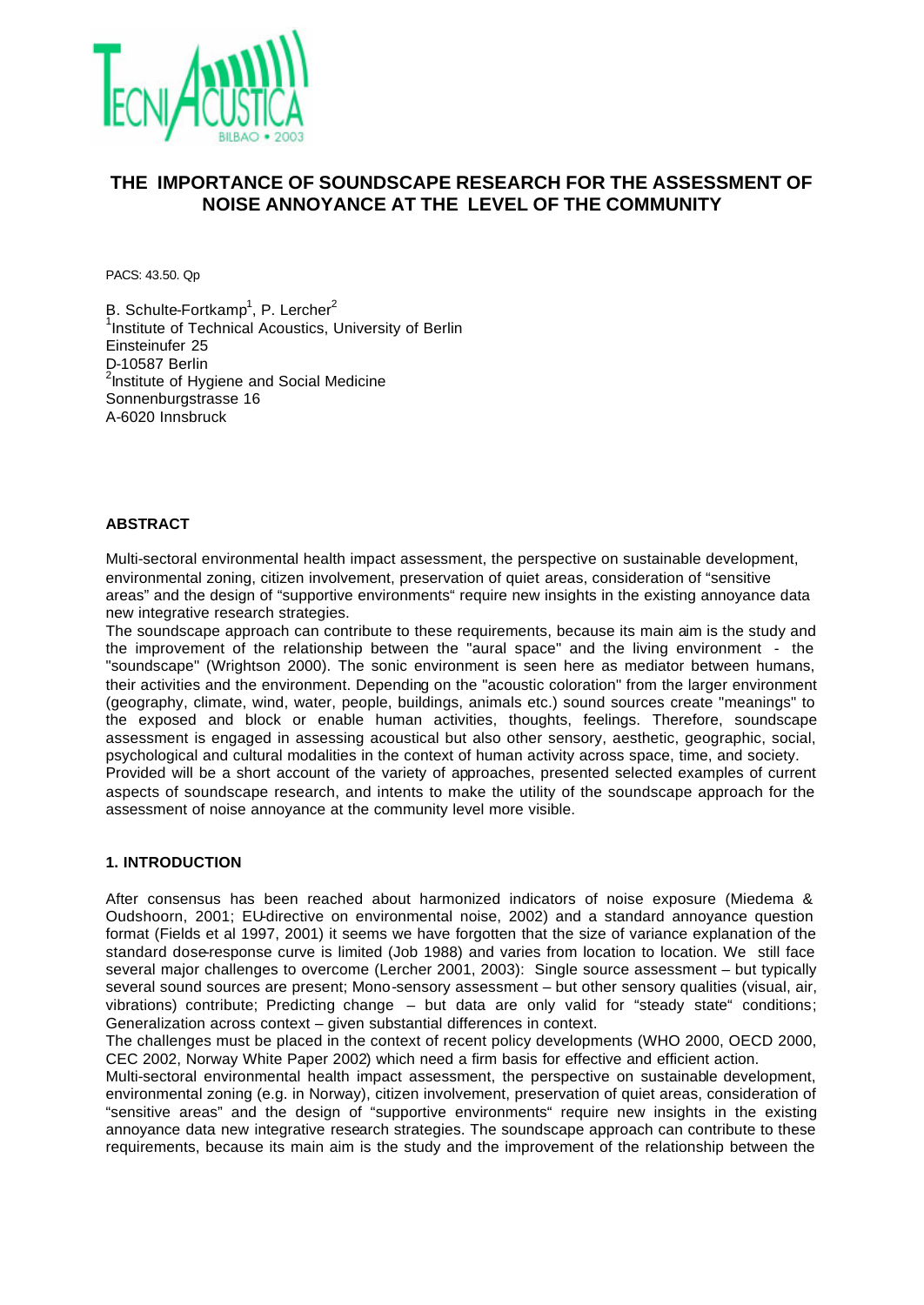"aural space" and the living environment - the "soundscape" (Wrightson 2000). The sonic environment is seen here as mediator between humans, their activities and the environment. Depending on the "acoustic coloration" from the larger environment (geography, climate, wind, water, people, buildings, animals etc.) sound sources create "meanings" to the exposed and block or enable human activities, thoughts, feelings. Therefore, soundscape assessment is engaged in assessing acoustical but also other sensory, aesthetic, geographic, social, psychological and cultural modalities in the context of human activity across space, time, and society. Such an approach clearly helps to overcome the sectoral barriers.

This paper provides a short account of the variety of approaches, presents selected examples of current aspects of soundscape research, and intents to make the utility of the soundscape approach for the assessment of noise annoyance at the community level more visible.

### **2. HISTORY AND MAIN APPROACHES**

In the original soundscape approach, Schafer (1977) was worried about the dominance of the "visual culture" and the parallel loss of "sonological competence" in the modern societies. This concern let him develop a series of hearing exercises which aimed at maintaining a high level of sonic awareness. The interaction of people and sound, the way how people consciously perceive their environment were therefore central in his approach. He understood the acoustic environment as a musical composition for which we own responsibility.

Schafer's approach is phenomenological and it is clearly an elitist perspective. It seems difficult to escape the inherent good-bad dichotomy in the form of an aesthetic moralism (Wagstaff, 1999) and the majority of people are exposed to sound in the mid-range level (45-65 dB,A), where dichotomous criteria may not result in effective action. Nevertheless, the approach brought a clear structure to the discussion and a bunch of thoughtful ideas to convert into practice: It is not only the level that matters, it's the balance in level and frequencies. It is the daily rhythm and the amount of meaning left in the soundscape. Sonological competence must be learned and incorporated into environmental design. If people perceive their environment consciously they will have a chance to change it.In order to widen and/or strengthen the criteria for good soundscapes many individuals and group of researchers have provided input – often not well recognized from the outside of these small communities. Within the soundscape community, some argued for an integration of the phenomenological approach with ecological and social theories to make it more valid (Winkler 1995, Wagstaff, 1999). The concepts and results from gestalt-theory, ecological (Gibson, 1982) and cognitive psychology (Neisser, 1982; McAdams 1993) were proposed as complementary pieces. Other earlier and recent work in Environmental Psychology and Sociology is related to this approach (Kastka and Noack, 1987; Carles et al. 1992; Tamura, 1997; Maffiolo et al., 1999; Suzuki et al., 2000; Berglund and Nilsson, 2001; Schulte-Fortkamp 1999, 2002; Viollon et al., 2002) and a fuller utilization of these ideas in annoyance research should be fostered.

Today's Acoustic Ecology represents a broad variety of approaches (e.g. ecological, sociological, phenomenological, semiotic). Acoustic ecologists have developed a variety of descriptive and analytical techniques , such as "participatory sound & listening walks", "Ecoute réactivée ","cognitive maps", "acoustical spectrographic maps", "soundscapegraphy" (Amphoux 1993, 1995, Truax 1998, Augoyard, 1998, Hiramatsu 1999, 2001). Augoyard (1999) proposed six fundamental dimensions to explore by taking four necessary relations into account at the same time. Ipsen (2000) identified three relevant components for soundscapes analysis: the context, the focus of attention, and personal knowledge/experience. Architectural groups in France have a strong emphasis on urban planning and design, making heavy use of geographic information systems (GIS). They use additional layers of social, behavioral, and sensory modalities as GIS-input to implement innovative procedures into architecture and sound design (Grosjean and Thibaud, 2001). For practice examples visit their webpages (Cresson, CERMA, Acroe/ICA). In Japan, soundscape activities have focused mainly on interdisciplinary research, the sonic design and conservation of public spaces (Hiramatsu, 1999). An outstanding part of the last activity is a huge conservation program of 100 diverse soundscapes across the country (Torigoe, 1998; Hiramatsu, 1999).

The field of psycho-acoustics has contributed a lot to understand the limitations of the A-weighted sound level in dB as metric criterion ((or criterion for mesurement)) (Zwicker and Fastl, 1986, 1999). The further development of binaural analysis (Genuit 1999, 2002) and supplementary assessment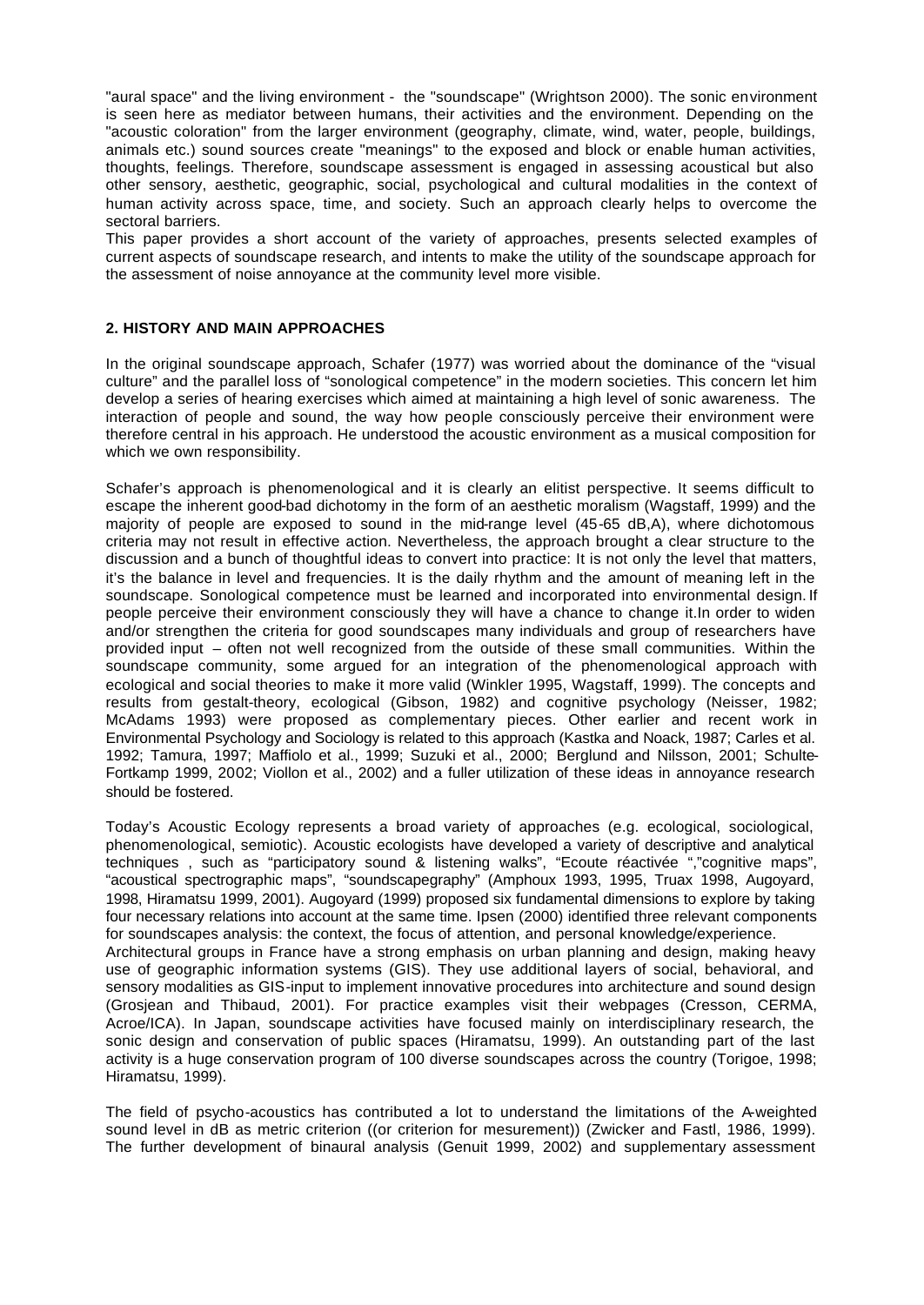criteria – like sharpness, roughness, fluctuation strength brought progress into the assessment of complex sound environments and made specifically tailored intervention measures feasible.

Unfortunately, the analytical potential has been almost exclusively utilized for consumer and industrial products or for closed spatial units such as cars, trains, air planes, and workplaces. Applications within in the field of community annoyance remain rare, partly, because a sound propagation model for loudness does not yet exist and the currently required measurement expense is prohibitive for standard application. Therefore, Schomer (2000) and Schomer et al. (2001) have recently proposed an approximate method (loudness-level weighting) that is easier to implement for environmental noise assessment.

The engineering approach of the sound design community has considerable overlap with psychoacoustics. The emphasis is more on auditory system quality (Hempel and Blauert, 1999; Hempel, 2001). The range of contributions goes from product sound quality (Blauert and Jekosch, 1998), virtual simulations of noise exposure, improvement of the human-environment interaction to sound quality assessment (Blauert and Jekosch, 1996; Susini et al., 1999). The sound design of indoor and outdoor spaces can be considered as a specialized branch of these activities (Namba, 1994, Ando, 1998).

#### **3. SELECTED ANNOYANCE-RELATED EMPIRICAL RESEARCH**

The empirical work spans over a wide range of applications and includes experimental, small- and large-scale field work. Some of the major topics and results will be shortly described as follows:

#### **3.1 Integrated environmental context analyses**

An earlier review indicated that certain aspects of residential quality work like a noise exposure equivalent and build up interactions (Job 1991). The decibel equivalent of various factors may range up to 25 dB,A. As Norwegian research has shown, the contribution of the components to annoyance can substantially vary in different residential areas (TOI 1992). Recent studies have shown strong mediator effects of vibrations and air pollution on the annoyance response (Passchier-Vermeer 1998, Zeichart 1998, Lercher et al. 1999, Klaboe et al. 2000, 2003). Klaboe (2000a) consistently speaks of the "omitted variable" problem, when dose-response regression models do not take into account sufficiently other environmental indicators (air pollution, vibrations, safety) which may co-vary with the soundscape. Botteldooren et al. (2002a) introduced a flexible, fuzzy-expert rule-based engine to predict noise annoyance. They tested it on various context, life style, coping, and health variables and found a more accurate prediction at the individual level.

Using similar fuzzy models with another survey, Verkeyn & Botteldooren (2002b) found an effect of some land-use variables on the reported noise annoyance keeping sound level constant: reported traffic density and degree of urbanization made significant, separate contributions in a Ldn based model. In a classical analysis, people living in an environment with rather uniform land use were found to report less frequently high annoyance by road traffic noise than people living in a mixed environment or at the fringe of the city, compared with what is expected based on an Ldn based model.Schulte-Fortkamp & Nitsch (1999), following Schafer's (1977) and Meyer / Meyer-Dallach's (1992) distinction of macro and micro level analysis, could show the usefulness of this approach in a multi-source environment to predict noise annoyance by triangulation of objective and subjective data. In a further study with a multiexposure helicopter environment (Schulte-Fortkamp 2002) a context oriented semantic differential was developed and subjected to principal component analysis. It became apparent that besides noise and vibrations a number of other environmental characteristics (air pollution, temperature, humidity, air drafts etc.) were related to comfort and well being. Based on earlier findings, that response to sound depends on the listener's mental, social and geographical relation with the sound source, Hiramatsu et al. (1999) have proposed a method for comparing sonic environments on the basis of physical properties of and experiences and/or memories of sonic environments. As an extension of this approach they developed the Environment Similarity Index (ESI) to judge differences and/or change in the quality of various environments (Hiramatsu et al. 2001).Lercher et al (1999) provided indirect evidence for the higher demand on residents when noise sources interact with the specific acoustic and environmental makeup (topography, meteorology, land use pattern, and lifestyle): "The higher dissatisfaction expressed with their environment, in spite of overall satisfaction with personal life quality, points to difficulties to control the noise adequately." Indeed, Hatfield et al. (2002) found perceived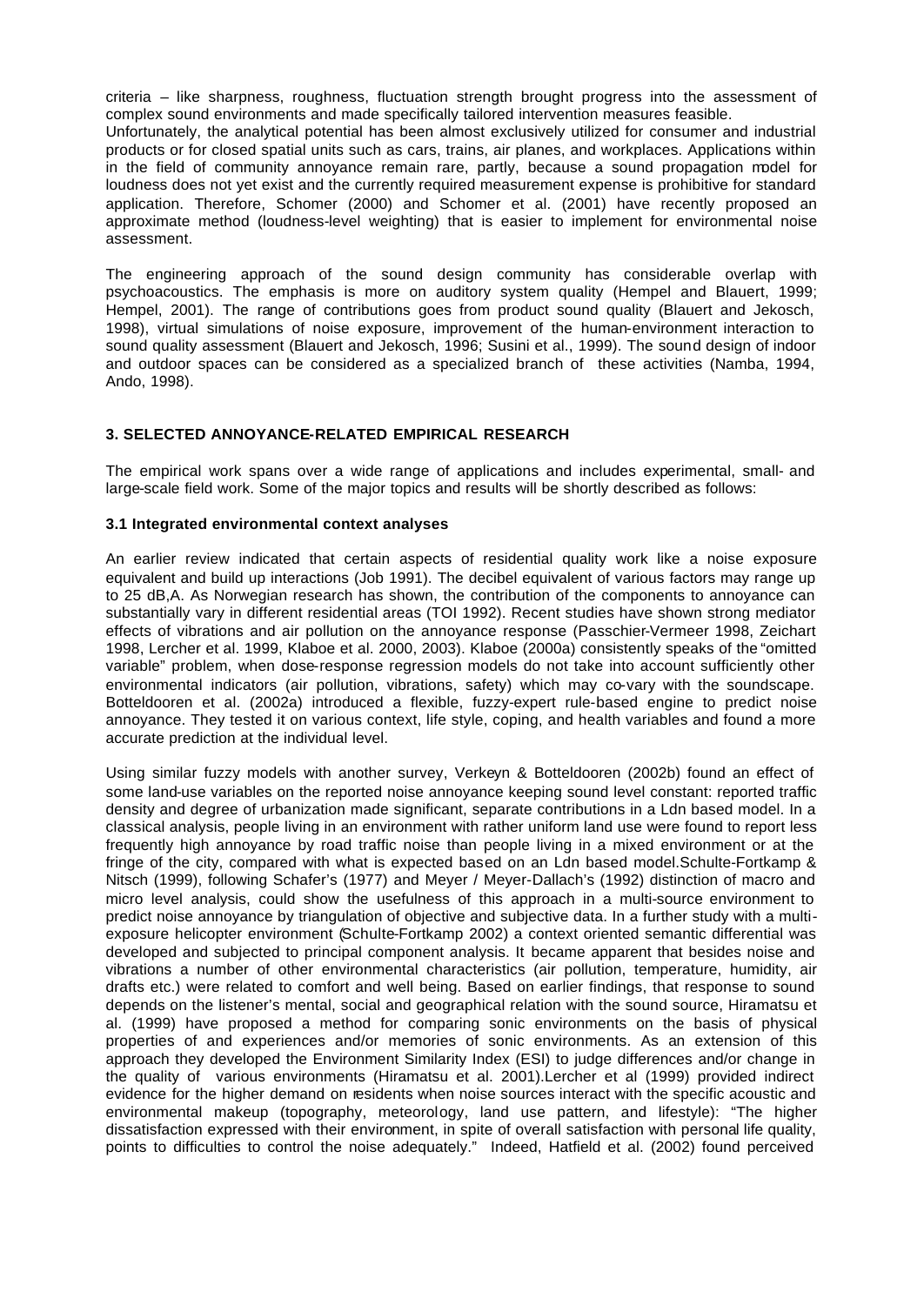control of aircraft noise negatively correlated to some (but not all) effects of noise. The observed effects were also better predicted by perceived control than by noise level. This is in line with Taylor and Repetti's (1997) mentioning of "the ability to predict and/or control aspects of the environment" as one of three main components of a "healthy environment".

In one of the rare annoyance studies with children, the largest moderation of the reported noiseannoyance curve came from satisfaction with the living area (I like to live here) and from opportunities to act out and have fun in the neighborhood (Lercher et al. 2000a).

# **3.2 Audio-visual interactions**

The effect of visual settings on the perception of noise has been demonstrated in many laboratory and field studies (Carles 1999, Abe et al 1999, Suzuki 2000). In an appealing recent experiment Shan et al. (2002) demonstrated that auditory information can even qualitatively alter the perception of an unambiguous visual stimulus.

Evaluating garden soundscapes, Maffiolo et al (1999) found, that a positive evaluation of the landscape reduces annoyance of the soundscapes whereas a negative evaluation of the landscape increases annoyance. From several smaller field studies in Norway, Fyhri & Klaboe (1999) derived that living in a "pretty" street (mean ratings on nature, buildings, roadsides, etc.) reduces annoyance by an dBequivalent of about 6 dB. Viollon et al. (1999, 2002) observed that some types of sound environments were rated significantly more negative when associated with more urban visual scenes (bird song and traffic noises), but other environments (i.e. environments involving human noises) remained unaffected by co-occurring visual stimuli and independent of the degree of urbanization of these visual stimuli. The degree of matching between visual and auditory information has been forwarded as possible explanation. Another argument is that more orienting sounds (like human voices) draw attention towards the auditory modality and the importance of other modalities will be lessened. In an alpine valley, Lercher et al. (2000b) found higher annoyance where the incongruence between ambient nature and road was high and lower annoyance where the surroundings fit more with the road structure. These results are compatible with both the matching argument and an attitudinal approach based on expectations. Another study by Carles et al. (1999) also revealed that coherence between sound and image influences preferences and coherent combinations were rated higher (better) than the mean of the component stimuli.

# **3.3. Urban planning, residential design and building structure**

In order to minimize the traffic noise problems in urban areas it has been proposed to keep the main traffic flows at the widest possible mesh size and to minimize the traffic inside the meshes (Kihlman & Kropp 2001). But inside the meshes design matters. The traditionally quiet courtyards in old European cities are a good example for a highly effective and cost efficient design to provide a "quiet side" for residents. A Swedish research program is investigating the potential of this design feature with respect to health and well being (Kihlman et al. 2001; Berglund & Nilsson 2002, Kihlman et al. 2002, Skanberg & Öhrström, 2002). Unfortunately, a closer inspection revealed that the shielded sides of the buildings are not as quiet as expected. This research has shown that existing traffic noise prediction methods underestimate noise levels even in well shielded courtyards by 10 to 15 dB. This is mainly due to the contribution of traffic noise from the wider area (Kihlman 2002) or due to significant neighbourhood differences in traffic (Klaboe 2000a).Berglund & Nilsson (2002) concluded from a perceptual analyses of courtyards that psycho-acoustical instead of acoustical criteria are needed to improve the shielding effect. Another issue not yet fully understood is the reported relationship of house type (apartment versus others) with annoyance (Sato et al., 1999, Lercher et al. 2000a, Sato et al. 2002). While apartment homes were found to have lower annoyance reporting at the same noise level in one study the other study found the opposite. Differences in outdoor area design and/or indoor structure/design of homes may be responsible for these discrepant findings. For instance, indoor density (persons per room) was related to higher annoyance in children and their mothers with road traffic noise but not with rail noise exposure (Lercher et al. 2000a).A UK-project (RUROS) links the soundscape approach into the intentional design process of urban public spaces (Yang & Kang 2001). First results from a comparison of 3 open spaces revealed human activities and sound from landscape elements as most preferred sounds. On one site, people were more satisfied, when they used the site for recreation, when they stayed longer / more often and when group sizes were larger. These findings did not fully fit the other sites.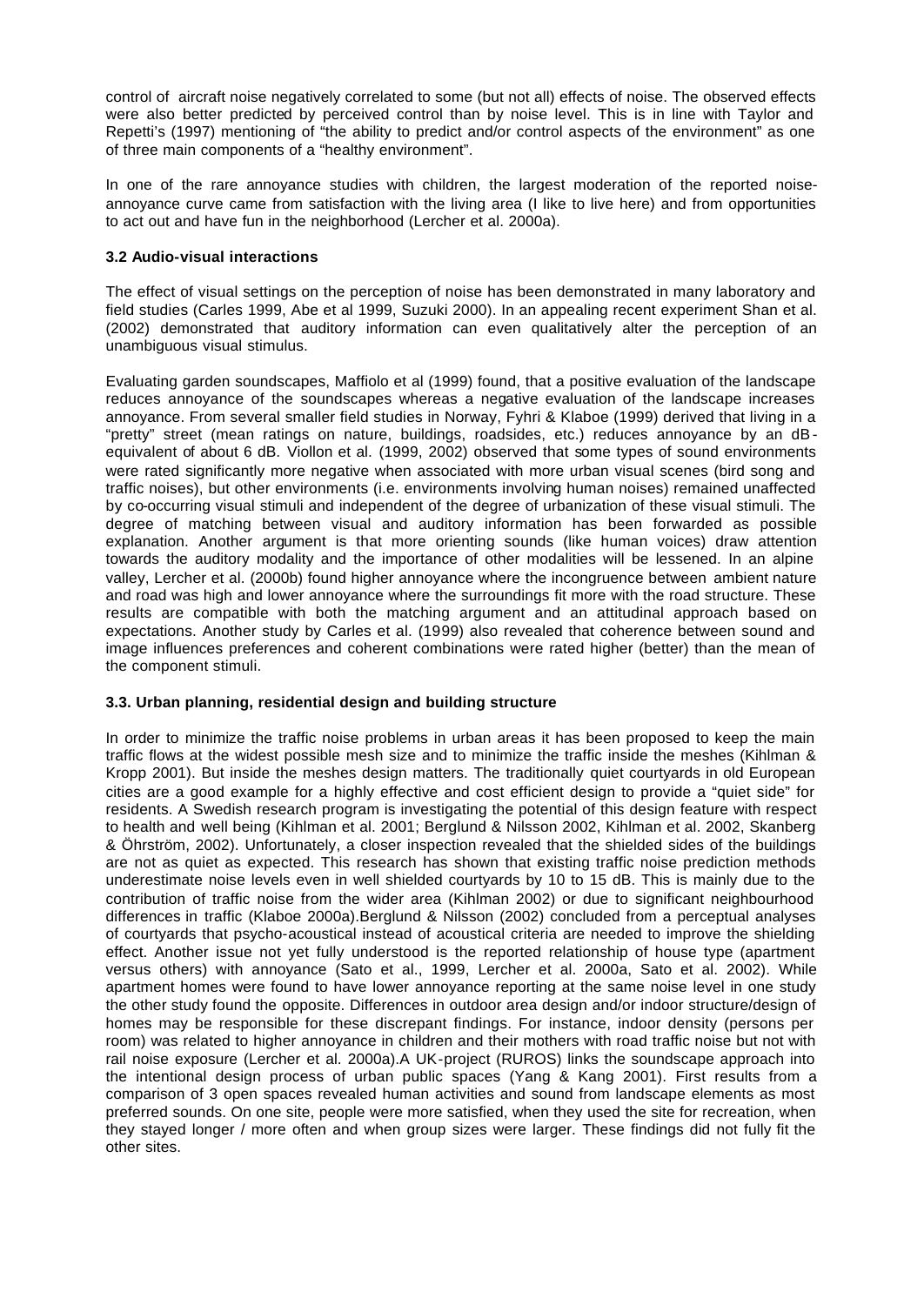In another study of Berglund (2001) the participants characterize the residential soundscapes under four dimensions, namely, *adverse, reposing, affective,* and *expressionless*.

### **3.4 Aspects of quiet sites**

Agnesod et al. (2001) reported a first attempt to monitor acoustical changes in an Italian mountain resort. They used classical indicators (L95, L5, Leq) to locate geographical areas of increases in intrusiveness of the soundscape and linked it to activity pattern of the area. Appelberg & Runström (2001) conducted several projects to define and localize quiet areas for a nature conservation program. They used a five-step exclusion approach to arrive at candidate areas below 30 dB,A,Leq which are now subject of further investigation.

### **3.5 Acoustical issues in soundscape research**

**Measurement issues:** Pesonen (2000) summarized the significant seasonal variations in soundscapes observed in cold climates. The reasons include emission pattern, life style and activity pattern and excess attenuation processes (meteorology, ground impedance, vegetation related). These variations can cumulate (sound channeling above a bigger lake) or cancel each other out in small areas and more input variables are required for adequate modeling. Hohmann (2000, 2001) outlined the potential use of surroundscapes to demonstrate and communicate harmonious and disharmonious effects of an urban environment in real time. Genuit (1999, 2000, 2002) reported various uses of binaural measurement techniques and psychoacoustic indicators to receive a more objective description of the subjectively perceived sound quality. Virtual binaural simulations allow lab-analyses of soundscapes and how these soundscapes are affected by addition or removal of sound sources.

**The low frequency issue:** It is well known that problems exist with the proper annoyance assessment of sound sources containing strong low frequency components such as diesel cars, trucks, ventilation and air-conditioning systems etc. (van den Berg 1998, Persson Waye et al. 2001, Persson Waye et al. 2002). Unfortunately, the quietness of courtyards is often polluted with low frequency sound from airconditioning systems (Persson Waye et al. 2003)

**Mixed noise sources:** When noises from different sources have to be judged, more difficulties arise. Only recent research has confirmed a variety of possible combinations with considerable moderation of dose-response relationships (Moehler et al 2000, Joncour et al. 2000, Cremezi et al. 2001, Botteldooren & Verkeyn 2002c). Although there are various attempts to solve this problem, there is no definitive model or procedure which covers the diverse requirements. To effectively estimate combined effects there is the need to provide a better map of the relevant psychscape variables, obtain more precise indicators of the sound – and enviroscape factors and to find out how to tie them all together (Job 2000).

# **4. DISCUSSION AND CONCLUSIONS**

Harmonization of indicators and noise mapping – as required by the new Environmental noise directive delivers basic administrative information for comparisons across European countries. Such activities do not, however, provide any tools nor essential knowledge for more demanding tasks which are required in environmental health impact assessments and in the design and planning of sustainable environments which are supportive to health. At this interface, soundscape research does aim to fill the gaps. Without knowledge of the determining factors "behind" the dose-response curves the decision process to "action plans" is narrowed down and optional courses of action to handle the noise problem cannot be sufficiently considered (Wright & Grimwood, 1999; Flindell & Porter, 2000).

**Content aspects of research:** The label "soundscape research" currently runs the risk of becoming inflationary. Researchers conducting classical annoyance research have relabeled their activities. Future research with this label should be required to define the contribution to this field more carefully. Some investigations were designed with research questions to restrictively put and analyzed in isolation from the other psych- and enviroscape while other studies missed a clear focus.

We see an urgent need for the use of innovative designs which integrate the different levels of current analyses (on qualitative & quantitative, individual & aggregate levels). The mediator/moderator concept requires methodologically sophisticated analyses – only a minority of research does comply with this demand. Therefore, existing data are sometimes not fully exploited or samples are too small - which calls for multi-center studies with standardized study and analysis protocols.